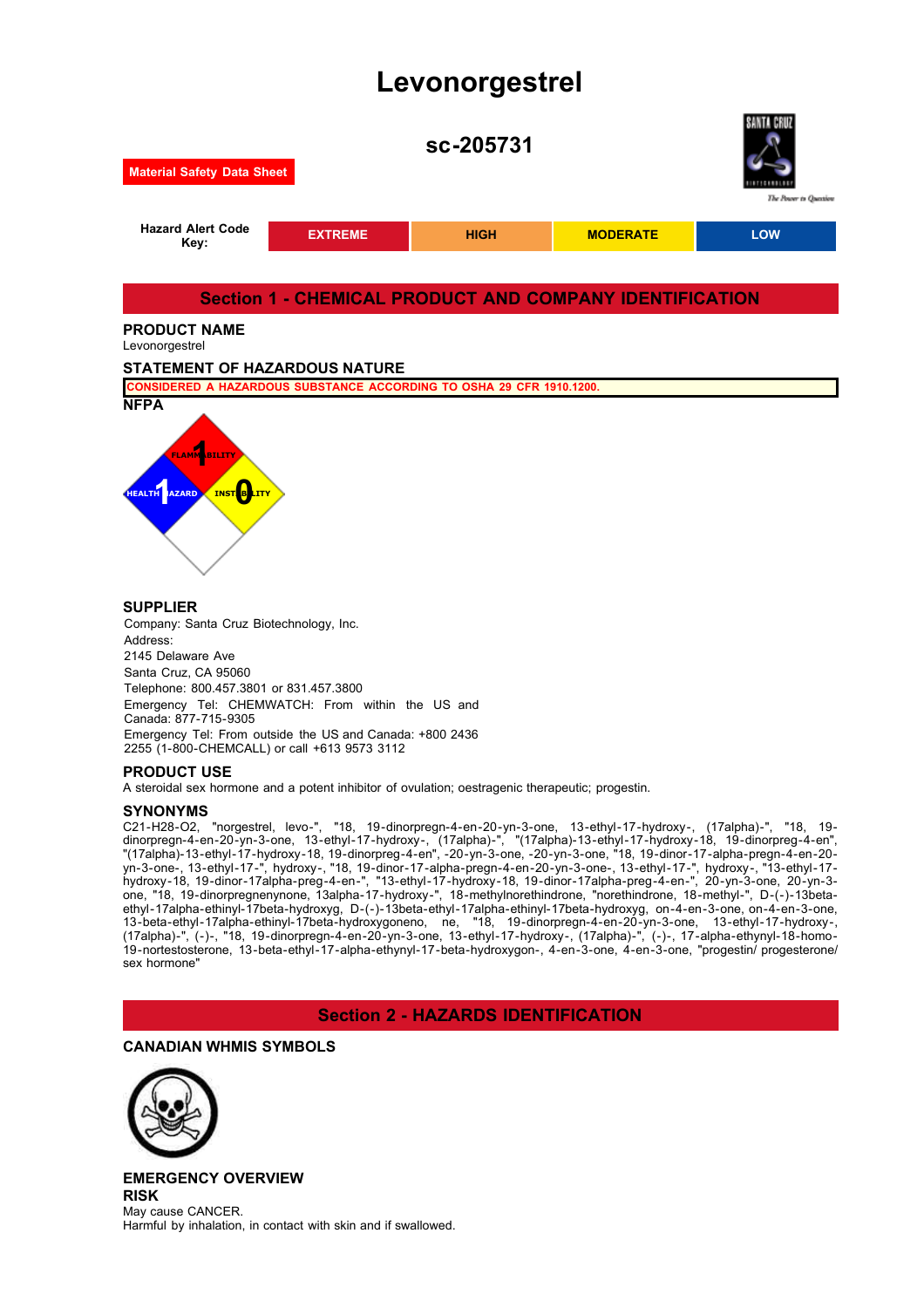Toxic to aquatic organisms, may cause long-term adverse effects in the aquatic environment.

## **POTENTIAL HEALTH EFFECTS**

## **ACUTE HEALTH EFFECTS**

#### **SWALLOWED**

■ Accidental ingestion of the material may be harmful; animal experiments indicate that ingestion of less than 150 gram may be fatal or may produce serious damage to the health of the individual.

## **EYE**

■ Although the material is not thought to be an irritant, direct contact with the eye may cause transient discomfort characterized by tearing or conjunctival redness (as with windburn). Slight abrasive damage may also result. The material may produce foreign body irritation in certain individuals.

## **SKIN**

■ Skin contact with the material may be harmful; systemic effects may resultfollowing absorption.

■ The material is not thought to be a skin irritant (as classified using animal models). Abrasive damage however, may result from prolonged exposures. Good hygiene practice requires that exposure be kept to a minimum and that suitable gloves be used in an occupational setting.

■ Open cuts, abraded or irritated skin should not be exposed to this material.

■ Entry into the blood-stream, through, for example, cuts, abrasions or lesions, may produce systemic injury with harmful effects. Examine the skin prior to the use of the material and ensure that any external damage is suitably protected.

#### **INHALED**

■ Inhalation of dusts, generated by the material, during the course of normalhandling, may be harmful.

■ The material is not thought to produce respiratory irritation (as classified using animal models). Nevertheless inhalation of dusts, or fume, especially for prolonged periods, may produce respiratory discomfort and occasionally, distress.

■ Persons with impaired respiratory function, airway diseases and conditions such as emphysema or chronic bronchitis, may incur further disability if excessive concentrations of particulate are inhaled.

#### **CHRONIC HEALTH EFFECTS**

■ There is sufficient evidence to suggest that this materialdirectly causes cancer in humans.

Exposure to the material may cause concerns for human fertility, on the basis that similar materials provide some evidence of impaired fertility in the absence of toxic effects, or evidence of impaired fertility occurring at around the same dose levels as other toxic effects, but which are not a secondary non-specific consequence of other toxic effects.

. Long term exposure to high dust concentrations may cause changes in lung function i.e. pneumoconiosis; caused by particles less than 0.5 micron penetrating and remaining in the lung. Prime symptom is breathlessness; lung shadows show on X-ray. Progestogens cause gastrointestinal disturbances, acne, swelling, weight gain, skin rashes, hives, menal depression, breast changes with discomfort and occasionally enlargement in males, changes in sex drive, altered menstrual cycles or irregular menstrual bleeding. Liver abnormalities and jaundice have been reported.

Some progestogens have been associated with an increase in congenital abnormalities. Repeated intake of progesterones may produce headache, nausea, vomiting, diarrhea, inflammation of the mouth cavity with ulcers, swelling, weight change, fever, fatigue, increased or decreased sleep, mental depression, allergic rashes including hives and itching, acne, sensitivity to light, pigmented skin, hair loss, excessive hair growth, clotting and vein inflammation, obstructive jaundice, and precipitation of porphyria. Other symptoms may include menstrual disorders, breast changes, effects on the cervix, Candida infections of the vagina, decreased sex drive, and inhibition of sperm production. Exposure during the first trimester may produce mild masculinization of the external genitalia of the female fetus or defects in the male. Exposure to female sex hormones during the first trimester has also been associated with various birth defects of the cardiovascular system and bones. Combined oral contraceptives appear to produce benign and malignant liver tumours in humans.



## levonorgestrel 797-63-7 >98

Chronic: 4

# **Section 4 - FIRST AID MEASURES**

NAME CAS RN  $\sim$  % and the case of the case of the case of the case of the case of the case of the case of the case of the case of the case of the case of the case of the case of the case of the case of the case of the cas

High=3 Extreme=4

## **SWALLOWED**

- IF SWALLOWED, REFER FOR MEDICAL ATTENTION, WHERE POSSIBLE, WITHOUT DELAY.
	- Where Medical attention is not immediately available or where the patient is more than 15 minutes from a hospital or unless instructed otherwise:
	- For advice, contact a Poisons Information Center or a doctor.
	- Urgent hospital treatment is likely to be needed.
	- If conscious, give water to drink.
	- INDUCE vomiting with fingers down the back of the throat, ONLY IF CONSCIOUS. Lean patient forward or place on left side (head-down position, if possible) to maintain open airway and prevent aspiration.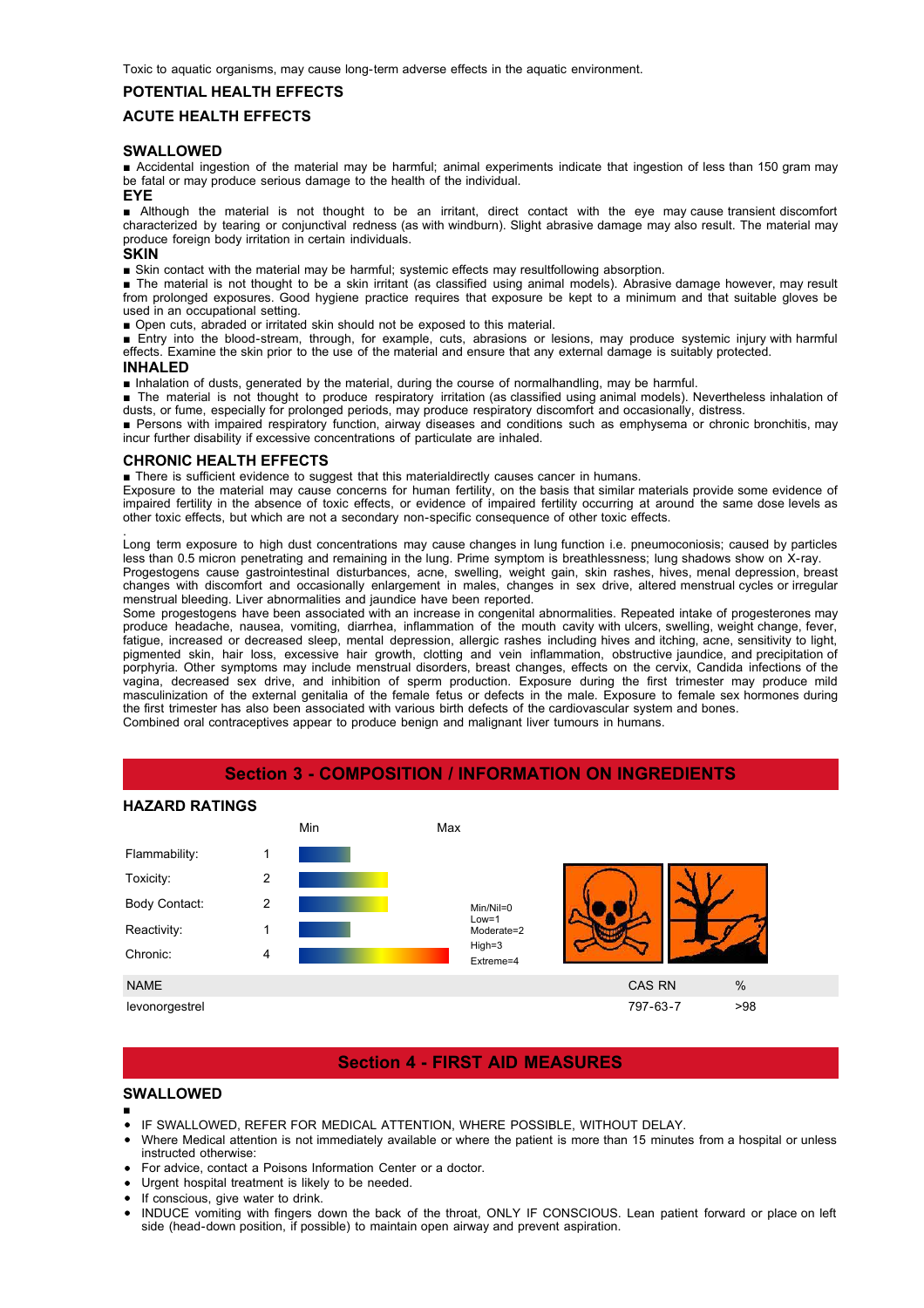NOTE: Wear a protective glove when inducing vomiting by mechanical means.

- In the mean time, qualified first-aid personnel should treat the patient following observation and employing supportive measures as indicated by the patient's condition.
- If the services of a medical officer or medical doctor are readily available, the patient should be placed in his/her care and a copy of the MSDS should be provided. Further action will be the responsibility of the medical specialist.
- If medical attention is not available on the worksite or surroundings send the patient to a hospital together with a copy of the MSDS.

#### **EYE**

- If this product comes in contact with the eyes:
- Wash out immediately with fresh running water.
- Ensure complete irrigation of the eye by keeping eyelids apart and away from eye and moving the eyelids by occasionally lifting the upper and lower lids.
- If pain persists or recurs seek medical attention.
- Removal of contact lenses after an eye injury should only be undertaken by skilled personnel.

#### **SKIN**

- If skin contact occurs:
- Immediately remove all contaminated clothing, including footwear
- Flush skin and hair with running water (and soap if available).
- Seek medical attention in event of irritation

## **INHALED**

- • If fumes or combustion products are inhaled remove from contaminated area.
- Lay patient down. Keep warm and rested.
- Prostheses such as false teeth, which may block airway, should be removed, where possible, prior to initiating first aid procedures.
- Apply artificial respiration if not breathing, preferably with a demand valve resuscitator, bag-valve mask device, or pocket mask as trained. Perform CPR if necessary.
- Transport to hospital, or doctor.

## **NOTES TO PHYSICIAN**

■ for poisons (where specific treatment regime is absent):

#### -------------------------------------------------------------- BASIC TREATMENT

- -------------------------------------------------------------- Establish a patent airway with suction where necessary.
- Watch for signs of respiratory insufficiency and assist ventilation as necessary.
- Administer oxygen by non-rebreather mask at 10 to 15 l/min.
- Monitor and treat, where necessary, for pulmonary edema .
- Monitor and treat, where necessary, for shock.

--------------------------------------------------------------

- Anticipate seizures .
- DO NOT use emetics. Where ingestion is suspected rinse mouth and give up to 200 ml water (5 ml/kg recommended) for dilution where patient is able to swallow, has a strong gag reflex and does not drool.

#### ADVANCED TREATMENT

- -------------------------------------------------------------- Consider orotracheal or nasotracheal intubation for airway control in unconscious patient or where respiratory arrest has occurred.
- Positive-pressure ventilation using a bag-valve mask might be of use.
- Monitor and treat, where necessary, for arrhythmias.
- Start an IV D5W TKO. If signs of hypovolemia are present use lactated Ringers solution. Fluid overload might create complications.
- Drug therapy should be considered for pulmonary edema.
- Hypotension with signs of hypovolemia requires the cautious administration of fluids. Fluid overload might create complications.
- Treat seizures with diazepam.
- Proparacaine hydrochloride should be used to assist eye irrigation.
- BRONSTEIN, A.C. and CURRANCE, P.L.

EMERGENCY CARE FOR HAZARDOUS MATERIALS EXPOSURE: 2nd Ed. 1994.

#### Treat symptomatically.

Absorbed from the gastrointestinal tract and not completely excreted in the urine after 5 days.

## **Section 5 - FIRE FIGHTING MEASURES**

| Vapour Pressure (mmHG):     | Negligible     |
|-----------------------------|----------------|
| Upper Explosive Limit (%):  | Not available. |
| Specific Gravity (water=1): | Not available. |

## Lower Explosive Limit (%): Not available.

## **EXTINGUISHING MEDIA**

- Foam.
- Dry chemical powder.
- BCF (where regulations permit).
- Carbon dioxide.
- Water spray or fog Large fires only.
- **FIRE FIGHTING**
- ■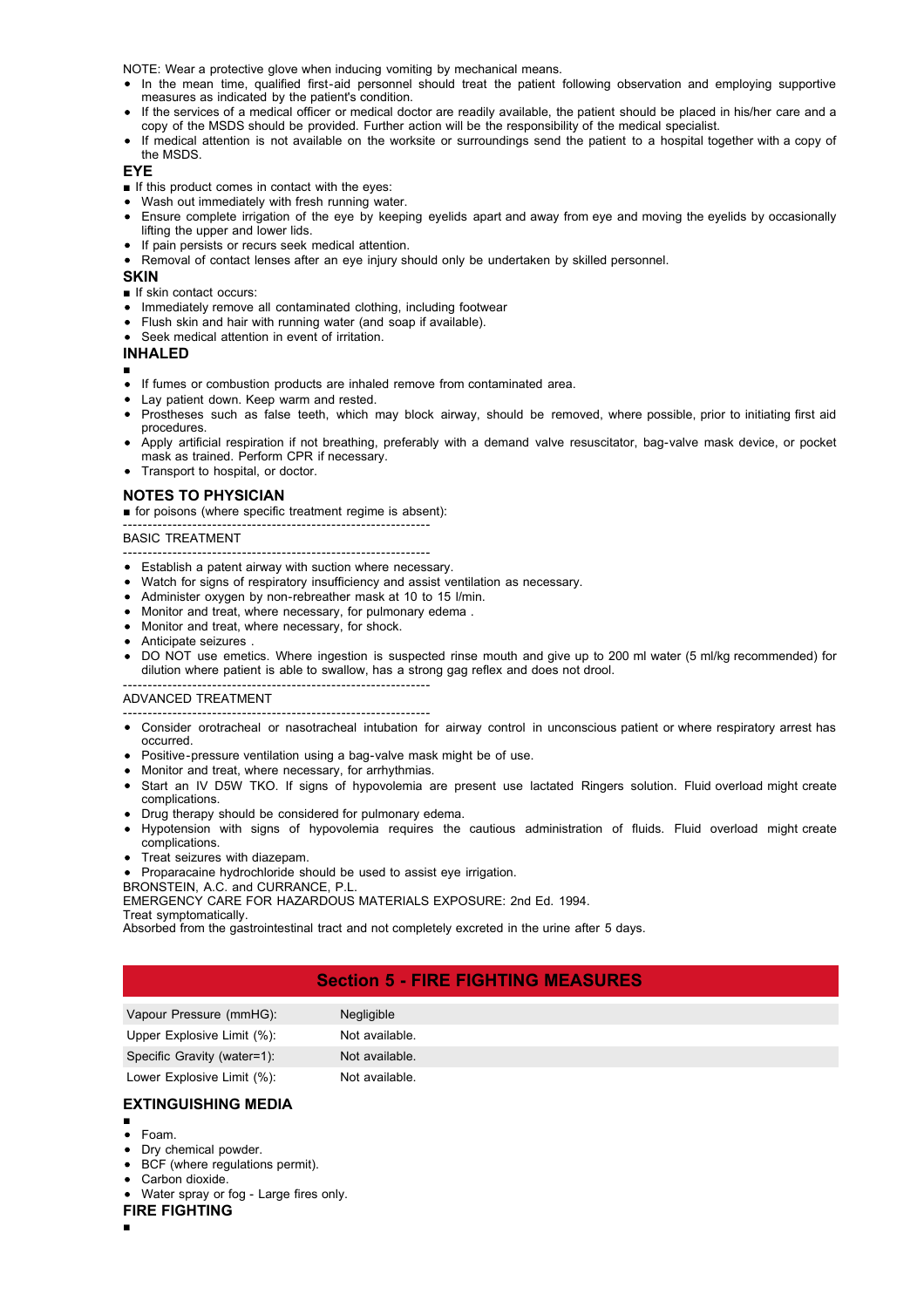- Alert Emergency Responders and tell them location and nature of hazard.
- Wear breathing apparatus plus protective gloves.
- Prevent, by any means available, spillage from entering drains or water course.
- Use water delivered as a fine spray to control fire and cool adjacent area.
- DO NOT approach containers suspected to be hot.
- Cool fire exposed containers with water spray from a protected location.
- If safe to do so, remove containers from path of fire.
- Equipment should be thoroughly decontaminated after use.

#### **GENERAL FIRE HAZARDS/HAZARDOUS COMBUSTIBLE PRODUCTS**

■

- Combustible solid which burns but propagates flame with difficulty.
- Avoid generating dust, particularly clouds of dust in a confined or unventilated space as dusts may form an explosive mixture with air, and any source of ignition, i.e. flame or spark, will cause fire or explosion. Dust clouds generated by the fine grinding of the solid are a particular hazard; accumulations of fine dust may burn rapidly and fiercely if ignited.
- Dry dust can be charged electrostatically by turbulence, pneumatic transport, pouring, in exhaust ducts and during transport.
- Build-up of electrostatic charge may be prevented by bonding and grounding.
- Powder handling equipment such as dust collectors, dryers and mills may require additional protection measures such as explosion venting.
- Combustion products include: carbon monoxide (CO), carbon dioxide (CO2), other pyrolysis products typical of burning organic material.

#### **FIRE INCOMPATIBILITY**

■ Avoid contamination with oxidizing agents i.e. nitrates, oxidizing acids,chlorine bleaches, pool chlorine etc. as ignition may result.

#### **PERSONAL PROTECTION**

Glasses: Chemical goggles. Gloves: Respirator: **Particulate** 

## **Section 6 - ACCIDENTAL RELEASE MEASURES**

#### MINOR SPILLS

- ■
- Clean up waste regularly and abnormal spills immediately.
- Avoid breathing dust and contact with skin and eyes.
- Wear protective clothing, gloves, safety glasses and dust respirator.
- Use dry clean up procedures and avoid generating dust.
- Vacuum up or sweep up. NOTE: Vacuum cleaner must be fitted with an exhaust micro filter (HEPA type) (consider explosion-proof machines designed to be grounded during storage and use).
- Dampen with water to prevent dusting before sweeping.
- Place in suitable containers for disposal.
- Environmental hazard contain spillage.

## MAJOR SPILLS

- ■
- Clear area of personnel and move upwind.
- Alert Emergency Responders and tell them location and nature of hazard.
- Wear full body protective clothing with breathing apparatus.
- Prevent, by all means available, spillage from entering drains or water courses.
- Consider evacuation (or protect in place).
- No smoking, naked lights or ignition sources.
- Increase ventilation.
- Stop leak if safe to do so.
- Water spray or fog may be used to disperse / absorb vapour.
- Contain or absorb spill with sand, earth or vermiculite.
- Collect recoverable product into labelled containers for recycling.
- Collect solid residues and seal in labelled drums for disposal.
- Wash area and prevent runoff into drains.
- After clean up operations, decontaminate and launder all protective clothing and equipment before storing and re-using.
- If contamination of drains or waterways occurs, advise emergency services.
- Environmental hazard contain spillage.

#### **PROTECTIVE ACTIONS FOR SPILL**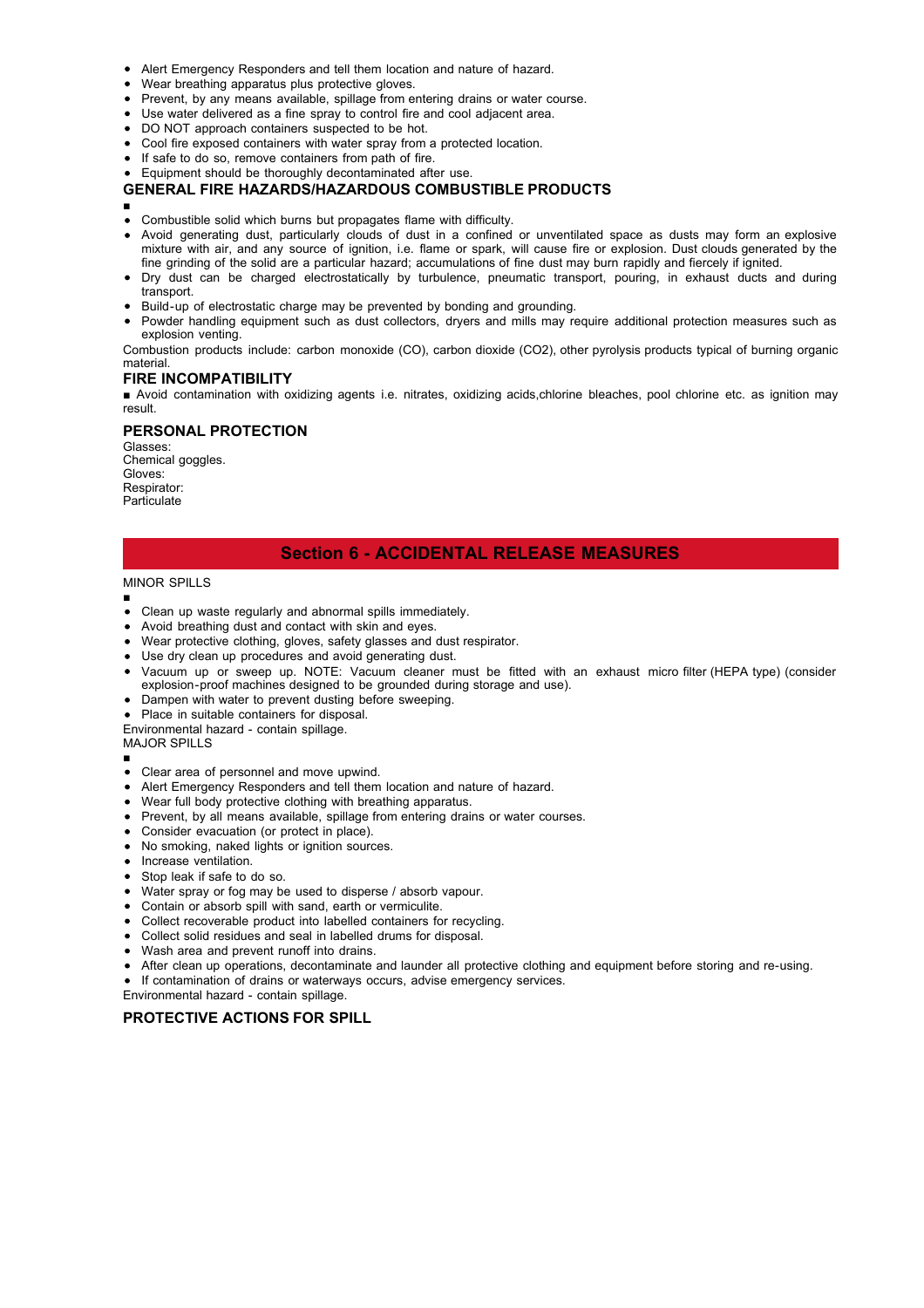

## **FOOTNOTES**

1 PROTECTIVE ACTION ZONE is defined as the area in which people are at risk of harmful exposure. This zone assumes that random changes in wind direction confines the vapour plume to an area within 30 degrees on either side of the predominant wind direction, resulting in a crosswind protective action

distance equal to the downwind protective action distance. 2 PROTECTIVE ACTIONS should be initiated to the extent possible, beginning with those closest to the spill and working away from the site in the downwind direction. Within the protective action zone a level of vapour concentration may exist resulting in nearly all unprotected persons becoming incapacitated and<br>unable to take protective action and/or incurring serious or irr

3 INITIAL ISOLATION ZONE is determined as an area, including upwind of the incident, within which a high probability of localised wind reversal may expose<br>nearly all persons without appropriate protection to life-threateni

leaking less than 200 litres and compressed gas leaking from a small cylinder are also considered "small spills". LARGE SPILLS involve many small leaking<br>packages or a leaking package of greater than 200 litres, such as a

5 Guide 171 is taken from the US DOT emergency response guide book. 6 IERG information is derived from CANUTEC - Transport Canada.

#### **ACUTE EXPOSURE GUIDELINE LEVELS (AEGL) (in ppm)**

AEGL 1: The airborne concentration of a substance above which it is predicted that the general population, including susceptible individuals, could experience notable discomfort, irritation, or certain asymptomatic nonsensory effects. However, the effects are not disabling and are transient and

reversible upon cessation of exposure.

AEGL 2: The airborne concentration of a substance above which it is predicted

that the general population, including susceptible individuals, could experience irreversible or other serious, long-lasting adverse health effects or an impaired ability to escape.

AEGL 3: The airborne concentration of a substance above which it is predicted that the general population, including susceptible individuals, could experience life-threatening health effects or death.

## **Section 7 - HANDLING AND STORAGE**

## **PROCEDURE FOR HANDLING**

- ■
- Avoid all personal contact, including inhalation.
- Wear protective clothing when risk of exposure occurs.
- Use in a well-ventilated area.
- Prevent concentration in hollows and sumps.
- DO NOT enter confined spaces until atmosphere has been checked.
- DO NOT allow material to contact humans, exposed food or food utensils.
- Avoid contact with incompatible materials.
- When handling, DO NOT eat, drink or smoke.
- Keep containers securely sealed when not in use.
- Avoid physical damage to containers.
- Always wash hands with soap and water after handling.
- Work clothes should be laundered separately.
- Launder contaminated clothing before re-use.
- Use good occupational work practice.
- Observe manufacturer's storing and handling recommendations.
- Atmosphere should be regularly checked against established exposure standards to ensure safe working conditions are maintained.

Empty containers may contain residual dust which has the potential to accumulate following settling. Such dusts may explode in the presence of an appropriate ignition source.

- Do NOT cut, drill, grind or weld such containers
- In addition ensure such activity is not performed near full, partially empty or empty containers without appropriate workplace safety authorisation or permit.

## **RECOMMENDED STORAGE METHODS**

- Glass container.
- Polyethylene or polypropylene container.
- Check all containers are clearly labelled and free from leaks.

#### **STORAGE REQUIREMENTS**

■ Observe manufacturer's storing and handling recommendations.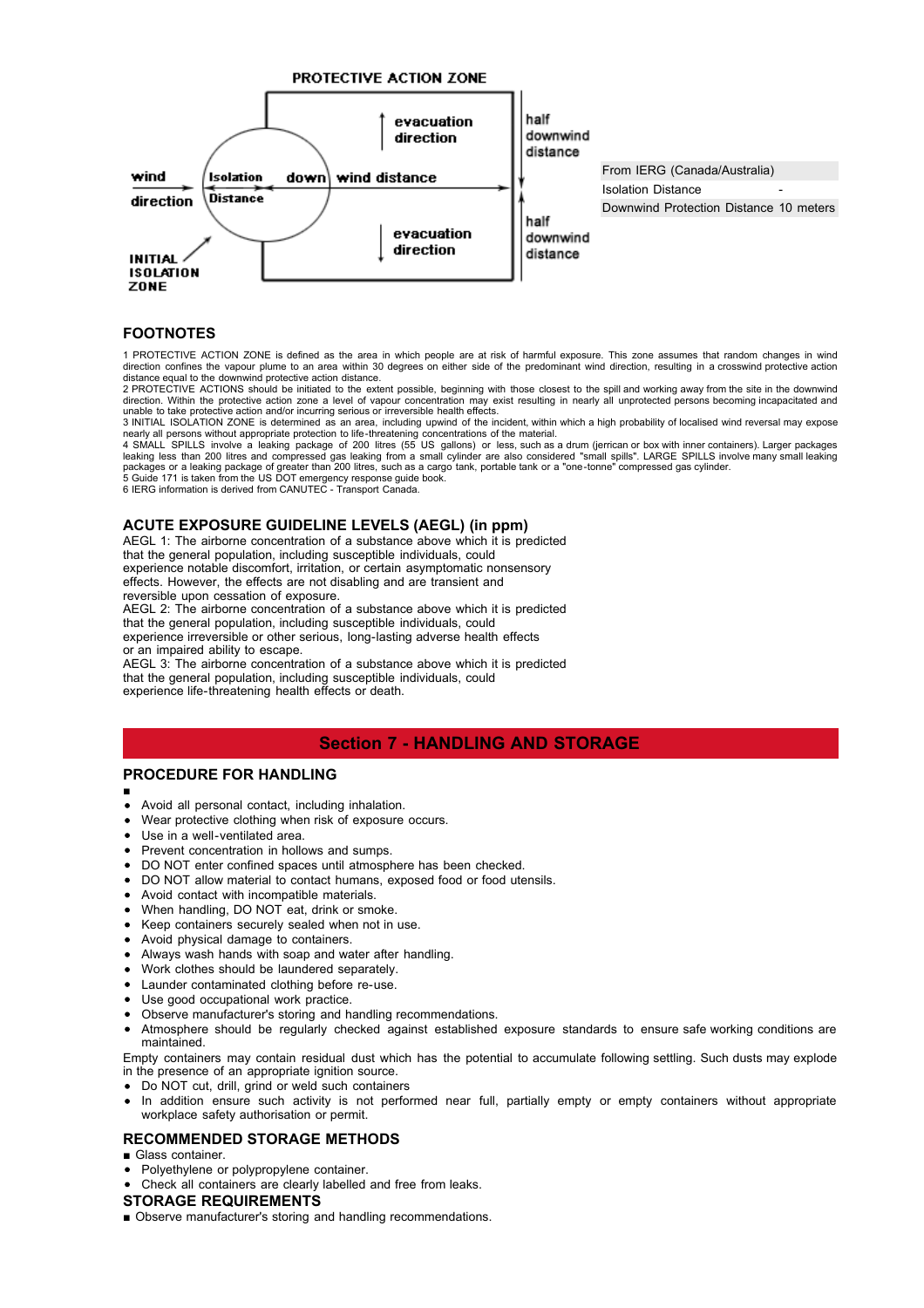## **SAFE STORAGE WITH OTHER CLASSIFIED CHEMICALS**



*X: Must not be stored together*

*O: May be stored together with specific preventions*

*+: May be stored together*

## **Section 8 - EXPOSURE CONTROLS / PERSONAL PROTECTION**

## **EXPOSURE CONTROLS**

The following materials had no OELs on our records

• levonorgestrel: CAS:797-63-7

## **MATERIAL DATA**

LEVONORGESTREL:

■ It is the goal of the ACGIH (and other Agencies) to recommend TLVs (or their equivalent) for all substances for which there is evidence of health effects at airborne concentrations encountered in the workplace.

At this time no TLV has been established, even though this material may produce adverse health effects (as evidenced in animal experiments or clinical experience). Airborne concentrations must be maintained as low as is practically possible and occupational exposure must be kept to a minimum.

NOTE: The ACGIH occupational exposure standard for Particles Not Otherwise Specified (P.N.O.S) does NOT apply.

Airborne particulate or vapor must be kept to levels as low as is practicably achievable given access to modern engineering controls and monitoring hardware. Biologically active compounds may produce idiosyncratic effects which are entirely unpredictable on the basis of literature searches and prior clinical experience (both recent and past).

#### **PERSONAL PROTECTION**



Consult your EHS staff for recommendations

## **EYE**

■ When handling very small quantities of the material eye protection may not be required.

- For laboratory, larger scale or bulk handling or where regular exposure in an occupational setting occurs:
- Chemical goggles
- Face shield. Full face shield may be required for supplementary but never for primary protection of eyes
- Contact lenses may pose a special hazard; soft contact lenses may absorb and concentrate irritants. A written policy document, describing the wearing of lens or restrictions on use, should be created for each workplace or task. This should include a review of lens absorption and adsorption for the class of chemicals in use and an account of injury experience. Medical and first-aid personnel should be trained in their removal and suitable equipment should be readily available. In the event of chemical exposure, begin eye irrigation immediately and remove contact lens as soon as practicable. Lens should be removed at the first signs of eye redness or irritation - lens should be removed in a clean environment only after workers have washed hands thoroughly. [CDC NIOSH Current Intelligence Bulletin 59]

#### **HANDS/FEET**

- Suitability and durability of glove type is dependent on usage. Important factors in the selection of gloves include: such as:
- frequency and duration of contact,
- chemical resistance of glove material,
- glove thickness and
- dexterity
- Select gloves tested to a relevant standard (e.g. Europe EN 374, US F739).
- When prolonged or frequently repeated contact may occur, a glove with a protection class of 5 or higher (breakthrough time greater than 240 minutes according to EN 374) is recommended.
- When only brief contact is expected, a glove with a protection class of 3 or higher (breakthrough time greater than 60 minutes according to EN 374) is recommended.
- Contaminated gloves should be replaced.

Gloves must only be worn on clean hands. After using gloves, hands should be washed and dried thoroughly. Application of a non-perfumed moisturiser is recommended.

- Rubber gloves (nitrile or low-protein, powder-free latex). Employees allergic to latex gloves should use nitrile gloves in preference.
- Double gloving should be considered.
- PVC gloves.
- Protective shoe covers.
- Head covering.

Experience indicates that the following polymers are suitable as glove materials for protection against undissolved, dry solids, where abrasive particles are not present.

polychloroprene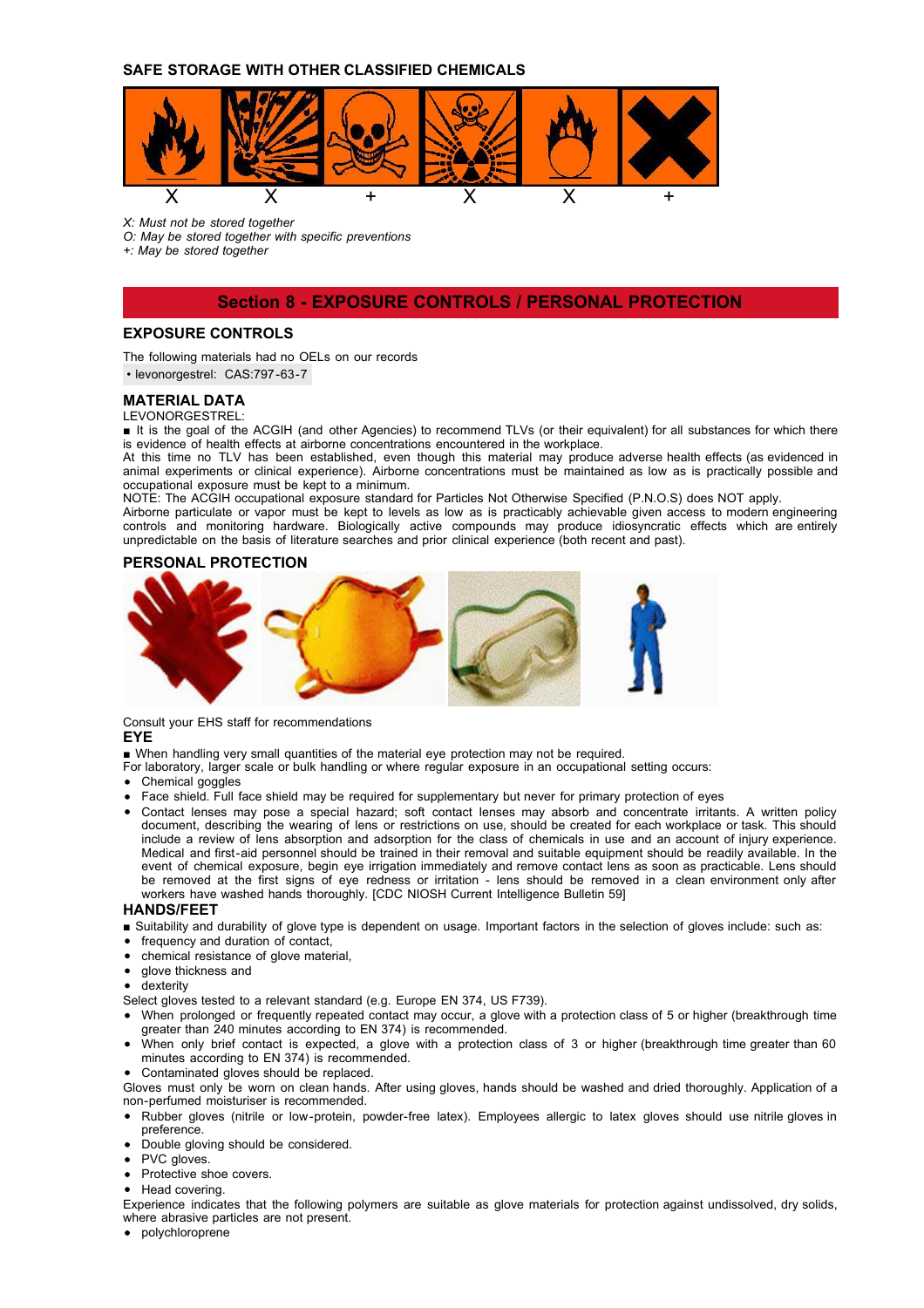- nitrile rubber
- butyl rubber
- fluorocaoutchouc
- polyvinyl chloride

Gloves should be examined for wear and/ or degradation constantly.

## **OTHER**

- ■
- Employees working with confirmed human carcinogens should be provided with, and be required to wear, clean, full body protective clothing (smocks, coveralls, or long-sleeved shirt and pants), shoe covers and gloves prior to entering the regulated area.
- Employees engaged in handling operations involving carcinogens should be provided with, and required to wear and use half-face filter-type respirators with filters for dusts, mists and fumes, or air purifying canisters or cartridges. A respirator affording higher levels of protection may be substituted.
- Emergency deluge showers and eyewash fountains, supplied with potable water, should be located near, within sight of, and on the same level with locations where direct exposure is likely.
- Prior to each exit from an area containing confirmed human carcinogens, employees should be required to remove and leave protective clothing and equipment at the point of exit and at the last exit of the day, to place used clothing and equipment in impervious containers at the point of exit for purposes of decontamination or disposal. The contents of such impervious containers must be identified with suitable labels. For maintenance and decontamination activities, authorized employees entering the area should be provided with and required to wear clean, impervious garments, including gloves, boots and continuous-air supplied hood.
- Prior to removing protective garments the employee should undergo decontamination and be required to shower upon removal of the garments and hood.
- For quantities up to 500 grams a laboratory coat may be suitable.
- For quantities up to 1 kilogram a disposable laboratory coat or coverall of low permeability is recommended. Coveralls should be buttoned at collar and cuffs.
- For quantities over 1 kilogram and manufacturing operations, wear disposable coverall of low permeability and disposable shoe covers.
- For manufacturing operations, air-supplied full body suits may be required for the provision of advanced respiratory protection.
- Eye wash unit.
- Ensure there is ready access to an emergency shower.
- For Emergencies: Vinyl suit
- ■
- Respirators may be necessary when engineering and administrative controls do not adequately prevent exposures.
- $\bullet$ The decision to use respiratory protection should be based on professional judgment that takes into account toxicity information, exposure measurement data, and frequency and likelihood of the worker's exposure - ensure users are not subject to high thermal loads which may result in heat stress or distress due to personal protective equipment (powered, positive flow, full face apparatus may be an option).
- Published occupational exposure limits, where they exist, will assist in determining the adequacy of the selected respiratory . These may be government mandated or vendor recommended.
- Certified respirators will be useful for protecting workers from inhalation of particulates when properly selected and fit tested as part of a complete respiratory protection program.
- Use approved positive flow mask if significant quantities of dust becomes airborne.
- Try to avoid creating dust conditions.

## **RESPIRATOR**

| п                                                  |                          |                      |                          |
|----------------------------------------------------|--------------------------|----------------------|--------------------------|
| <b>Protection Factor</b>                           | Half-Face Respirator     | Full-Face Respirator | Powered Air Respirator   |
| $10 \times PEL$                                    | P1                       |                      | PAPR-P1                  |
|                                                    | Air-line*                |                      | $\overline{\phantom{0}}$ |
| 50 x PEL                                           | Air-line**               | P <sub>2</sub>       | PAPR-P2                  |
| 100 x PEL                                          |                          | P <sub>3</sub>       | $\overline{\phantom{0}}$ |
|                                                    |                          | Air-line*            | $\overline{\phantom{0}}$ |
| $100+ x PEL$                                       | $\overline{\phantom{0}}$ | Air-line**           | PAPR-P3                  |
| * Newstine processes depressed ** Captions of flam |                          |                      |                          |

- Negative pressure demand \*\* - Continuous flow

Explanation of Respirator Codes: Class 1 low to medium absorption capacity filters.

Class 2 medium absorption capacity filters.

Class 3 high absorption capacity filters.

PAPR Powered Air Purifying Respirator (positive pressure) cartridge.

Type A for use against certain organic gases and vapors.

Type AX for use against low boiling point organic compounds (less than 65ºC).

Type B for use against certain inorganic gases and other acid gases and vapors.

Type E for use against sulfur dioxide and other acid gases and vapors.

Type K for use against ammonia and organic ammonia derivatives

Class P1 intended for use against mechanically generated particulates of sizes most commonly encountered in industry, e.g. asbestos, silica.

Class P2 intended for use against both mechanically and thermally generated particulates, e.g. metal fume.

Class P3 intended for use against all particulates containing highly toxic materials, e.g. beryllium.

The local concentration of material, quantity and conditions of use determine the type of personal protective equipment required.

Use appropriate NIOSH-certified respirator based on informed professional judgement. In conditions where no reasonable estimate of exposure can be made, assume the exposure is in a concentration IDLH and use NIOSH-certified full face pressure demand SCBA with a minimum service life of 30 minutes, or a combination full facepiece pressure demand SAR with auxiliary self-contained air supply. Respirators provided only for escape from IDLH atmospheres shall be NIOSH-certified for escape from the atmosphere in which they will be used.

## **ENGINEERING CONTROLS**

- Employees exposed to confirmed human carcinogens should be authorized to do so by the employer, and work in a regulated area.
- Work should be undertaken in an isolated system such as a "glove-box" . Employees should wash their hands and arms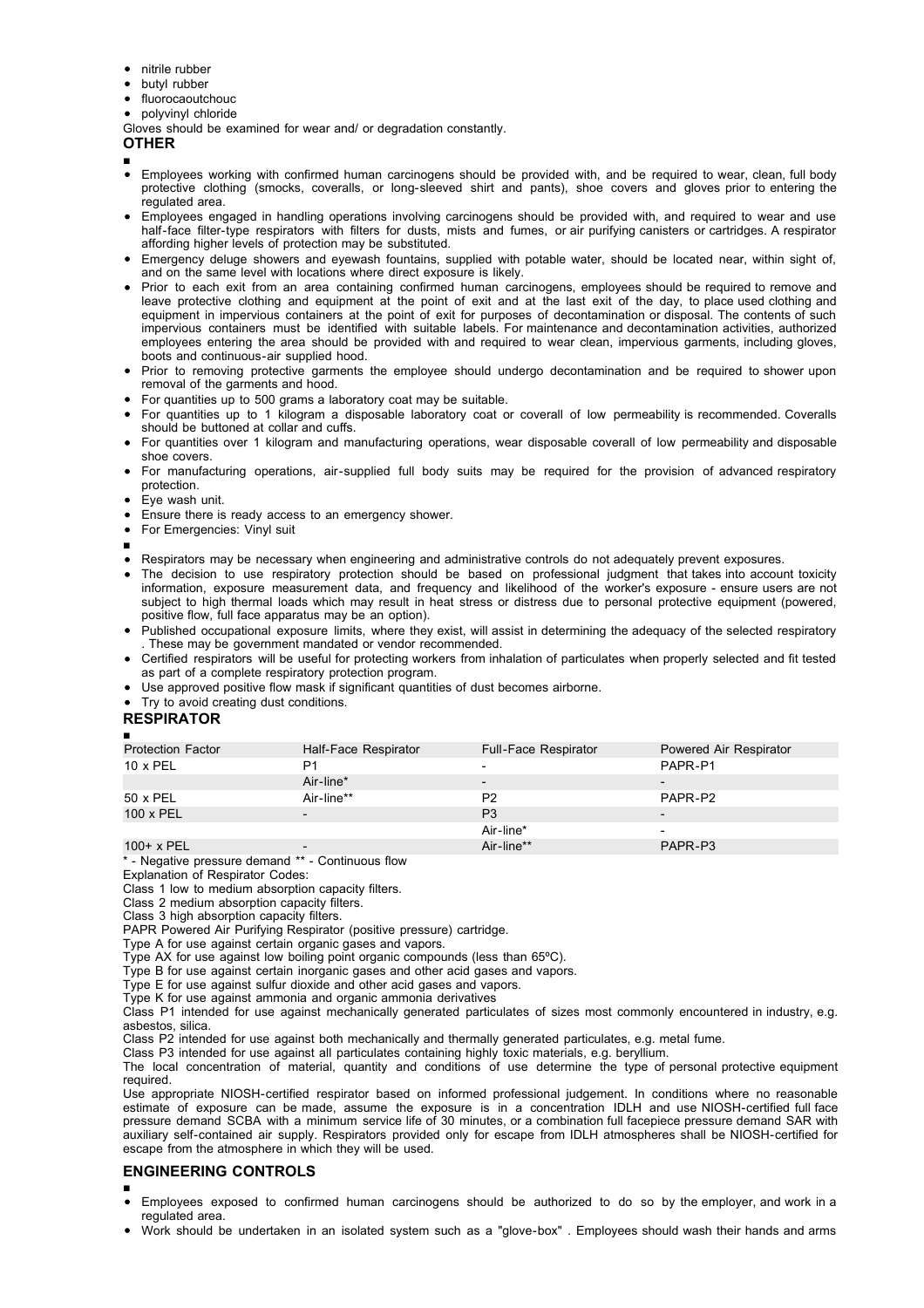upon completion of the assigned task and before engaging in other activities not associated with the isolated system.

- Within regulated areas, the carcinogen should be stored in sealed containers, or enclosed in a closed system, including piping systems, with any sample ports or openings closed while the carcinogens are contained within.
- Open-vessel systems are prohibited.
- Each operation should be provided with continuous local exhaust ventilation so that air movement is always from ordinary work areas to the operation.
- Exhaust air should not be discharged to regulated areas, non-regulated areas or the external environment unless decontaminated. Clean make-up air should be introduced in sufficient volume to maintain correct operation of the local exhaust system.
- For maintenance and decontamination activities, authorized employees entering the area should be provided with and required to wear clean, impervious garments, including gloves, boots and continuous-air supplied hood. Prior to removing protective garments the employee should undergo decontamination and be required to shower upon removal of the garments and hood.
- Except for outdoor systems, regulated areas should be maintained under negative pressure (with respect to non-regulated areas).
- Local exhaust ventilation requires make-up air be supplied in equal volumes to replaced air.
- Laboratory hoods must be designed and maintained so as to draw air inward at an average linear face velocity of 150 feet/ min. with a minimum of 125 feet/ min. Design and construction of the fume hood requires that insertion of any portion of the employees body, other than hands and arms, be disallowed.

## **Section 9 - PHYSICAL AND CHEMICAL PROPERTIES**

#### **PHYSICAL PROPERTIES**

| Solid.<br>Does not mix with water. |                |                                |                 |
|------------------------------------|----------------|--------------------------------|-----------------|
| State                              | Divided solid  | Molecular Weight               | 312.44          |
| Melting Range (°F)                 | 462.2-465.8    | Viscosity                      | Not Applicable  |
| Boiling Range (°F)                 | Not available. | Solubility in water (g/L)      | Immiscible      |
| Flash Point (°F)                   | Not available  | pH (1% solution)               | Not applicable. |
| Decomposition Temp (°F)            | Not available. | pH (as supplied)               | Not applicable  |
| Autoignition Temp (°F)             | Not available. | Vapour Pressure (mmHG)         | Negligible      |
| Upper Explosive Limit (%)          | Not available. | Specific Gravity (water=1)     | Not available.  |
| Lower Explosive Limit (%)          | Not available. | Relative Vapor Density (air=1) | Not applicable  |
| Volatile Component (%vol)          | Negligible     | <b>Evaporation Rate</b>        | Not applicable  |

#### **APPEARANCE**

White crystalline powder, insoluble in water. Odourless. Bitter taste.

## **Section 10 - CHEMICAL STABILITY**

## **CONDITIONS CONTRIBUTING TO INSTABILITY**

■

## • Presence of incompatible materials.

- Product is considered stable.
- Hazardous polymerization will not occur.

#### **STORAGE INCOMPATIBILITY**

#### ■ Avoid reaction with oxidizing agents.

For incompatible materials - refer to Section 7 - Handling and Storage.

## **Section 11 - TOXICOLOGICAL INFORMATION**

#### levonorgestrel

## **TOXICITY AND IRRITATION**

■ unless otherwise specified data extracted from RTECS - Register of Toxic Effects of Chemical Substances. TOXICITY IRRITATION

| Oral (rat) LD50: >5000 mg/kg                                                                                                                                                                           | Nil Reported |
|--------------------------------------------------------------------------------------------------------------------------------------------------------------------------------------------------------|--------------|
| ■ WARNING: This substance has been classified by the IARC as Group 2B: Possibly Carcinogenic to Humans.<br>WARNING: This substance has been classified by the IARC as Group 1: CARCINOGENIC TO HUMANS. |              |
| for progestins:                                                                                                                                                                                        |              |
| for oestrogen-progestin combinations                                                                                                                                                                   |              |

Reproductive effector in man and woman

#### **CARCINOGEN**

| Progestins | Monographs |  |  | International Agency for Research on Cancer (IARC) - Agents Reviewed by the IARC | Group | 2B                 |
|------------|------------|--|--|----------------------------------------------------------------------------------|-------|--------------------|
| $\sqrt{2}$ |            |  |  |                                                                                  |       | $\cdot$ . $\sim$ . |

PROGESTINS US Environmental Defense Scorecard Suspected Carcinogens Reference(s) IARC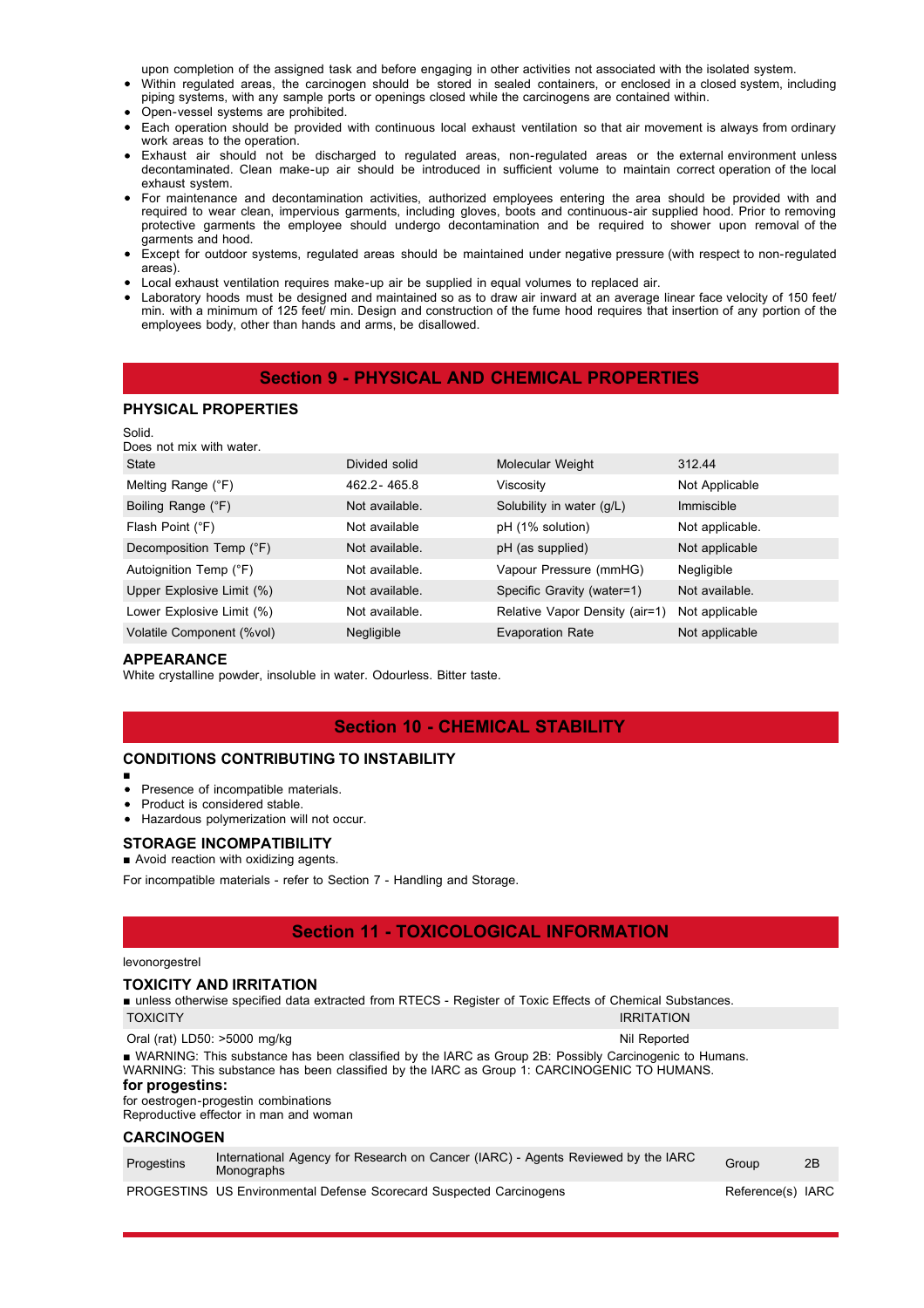## **Section 12 - ECOLOGICAL INFORMATION**

#### Refer to data for ingredients, which follows:

- LEVONORGESTREL:
- Toxic to aquatic organisms, may cause long-term adverse effects in the aquatic environment.
- Do NOT allow product to come in contact with surface waters or to intertidal areas below the mean high water mark. Do not contaminate water when cleaning equipment or disposing of equipment wash-waters.

Wastes resulting from use of the product must be disposed of on site or at approved waste sites.

■ The presence of residual pharmaceuticals and environmental endocrine disrupters (EEDs) is increasingly significant due to their impact on human health and wildlife. Of the compounds implicated as EEDs, the most potent in their oestrogenic effect are the natural and synthetic estrogens. The occurrence of estrogenic compounds in the aquatic environment in particular is of interest. Steroid estrogens at sub-micrograms per liter levels are frequently detected in surface water. When at submicrograms per liter levels, these estrogenic chemicals show greater capacities of sorption by soils and sediments. Among these estrogenic chemicals, a group of synthetic steroids, such as 17a-ethinylestradiol, is of particular concern. This concern arises in part from the increasing use of birth-control pills, formulated with exogeneous estrogenic and progestational chemicals that show high physiological activity at very low concentrations and have been associated to certain alarming effects on reproduction and developmental processes such as feminisation, decreased fertility or hermaphroditism.

Steroidal estrogen hormones such as estradiol, estrone, and estriol are also of concern because there is evidence that low nanogram per liter concentrations of estrogens in water can adversely affect the reproductive biology of fish and other aquatic vertebrate species.

The environmental fate of estrogens is not clearly known. Laboratory-based studies have found that the biological activity of these compounds is greatly reduced or eliminated within several hours to days due to degradation and sorption. On the other hand, field studies have demonstrated that estrogens are sufficiently mobile and persistent to impact surface and groundwater quality.

Unconjugated steroidal estrogens have low solubility in water (0.8-13.3 mg L-1) and are moderately hydrophobic (log Kow 2.6- 4.0). Therefore is the potential for bioaccumulation exists. Estrogenic compounds are generally bioaccumulative and may biomagnify through the food chain resulting in adverse physiological affects. Accumulation into milk may be particularly worrying as it is fed to infants and children and their immune systems are not fully developed, therefore the physiological effects may be more serious.

■ DO NOT discharge into sewer or waterways.

## **Section 13 - DISPOSAL CONSIDERATIONS**

#### **Disposal Instructions**

All waste must be handled in accordance with local, state and federal regulations.

¦ Puncture containers to prevent re-use and bury at an authorized landfill.

Legislation addressing waste disposal requirements may differ by country, state and/ or territory. Each user must refer to laws operating in their area. In some areas, certain wastes must be tracked.

A Hierarchy of Controls seems to be common - the user should investigate:

- Reduction
- Reuse
- Recycling  $\bullet$
- Disposal (if all else fails)

This material may be recycled if unused, or if it has not been contaminated so as to make it unsuitable for its intended use. Shelf life considerations should also be applied in making decisions of this type. Note that properties of a material may change in use, and recycling or reuse may not always be appropriate.

DO NOT allow wash water from cleaning equipment to enter drains. Collect all wash water for treatment before disposal.

- Recycle wherever possible.
- Consult manufacturer for recycling options or consult Waste Management Authority for disposal if no suitable treatment or disposal facility can be identified.
- Dispose of by: Burial in a licensed land-fill or Incineration in a licensed apparatus (after admixture with suitable combustible material)
- Decontaminate empty containers. Observe all label safeguards until containers are cleaned and destroyed.

## **Section 14 - TRANSPORTATION INFORMATION**



 $DOT$ 

| Symbols:                                             | G        | Hazard class or Division:                         | 9                                            |
|------------------------------------------------------|----------|---------------------------------------------------|----------------------------------------------|
| <b>Identification Numbers:</b>                       | UN3077   | PG:                                               | Ш                                            |
| Label Codes:                                         | 9        | Special provisions:                               | 8, 146, 335, B54, IB8, IP3,<br>N20, T1, TP33 |
| Packaging: Exceptions:                               | 155      | Packaging: Non-bulk:                              | 213                                          |
| Packaging: Exceptions:                               | 155      | Quantity limitations:<br>Passenger aircraft/rail: | No limit                                     |
| <b>Quantity Limitations: Cargo</b><br>aircraft only: | No limit | Vessel stowage: Location:                         | A                                            |
| Vessel stowage: Other:                               | None     |                                                   |                                              |

Hazardous materials descriptions and proper shipping names: Environmentally hazardous substance, solid, n.o.s